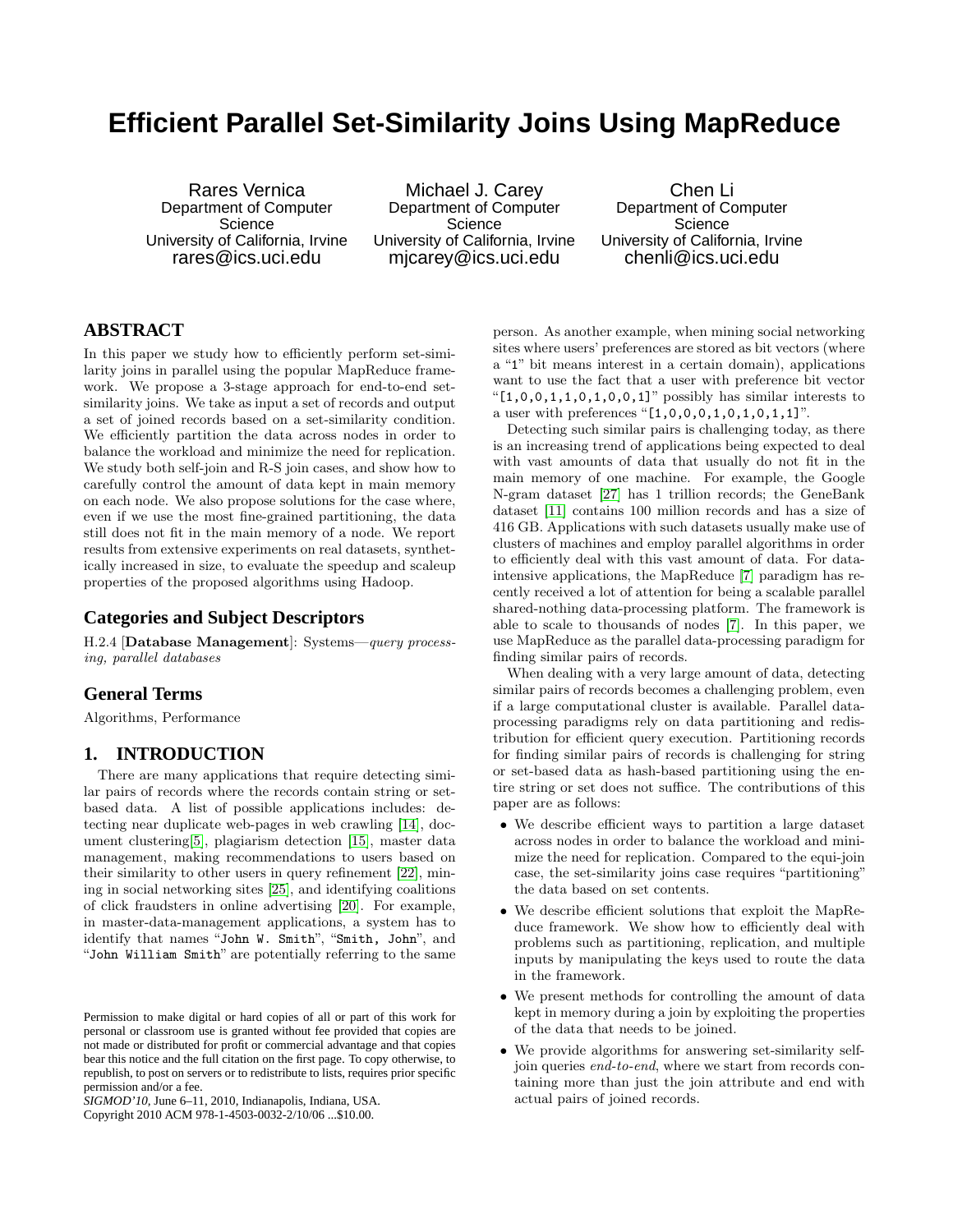- We show how our set-similarity self-join algorithms can be extended to answer set-similarity R-S join queries.
- We present strategies for exceptional situations where, even if we use the finest-granularity partitioning method, the data that needs to be held in the main memory of one node is too large to fit.

The rest of the paper is structured as follows. In Section [2](#page-1-0) we introduce the problem and present the main idea of our algorithms. In Section [3](#page-2-0) we present set-similarity join algorithms for the self-join case, while in Section [4](#page-4-0) we show how the algorithms can be extended to the R-S join case. Next, in Section [5,](#page-6-0) we present strategies for handling the insufficient-memory case. A performance evaluation is presented in Section [6.](#page-6-1) Finally, we discuss related work in Section [7](#page-10-0) and conclude in Section [8.](#page-11-9) A longer technical report on this work is available in [\[26\]](#page-11-10).

## <span id="page-1-0"></span>**2. PRELIMINARIES**

In this work we focus on the following set-similarity join application: identifying similar records based on string similarity. Our results can be generalized to other set-similarity join applications.

Problem statement: Given two files of records, R and S, a set-similarity function, sim, and a similarity threshold  $\tau$ , we define the set-similarity join of  $R$  and  $S$  on  $R.a$  and  $S.a$ as finding and combining all pairs of records from R and S where  $sim(R.a, S.a) \geq \tau$ .

We map strings into sets by tokenizing them. Examples of tokens are words or  $q$ -grams (overlapping sub-strings of fixed length). For example, the string "I will call back" can be tokenized into the word set [I, will, call, back]. In order to measure the similarity between strings, we use a setsimilarity function such as Jaccard or Tanimoto coefficient, cosine coefficient, etc.<sup>[1](#page-1-1)</sup>. For example, the Jaccard similarity function for two sets x and y is defined as:  $jaccard(x, y) =$  $\frac{|x \cap y|}{|x \cup y|}$ . Thus, the Jaccard similarity between strings "I will call back" and "I will call you soon" is  $\frac{3}{6} = 0.5$ .

In the remainder of the section, we provide an introduction to the MapReduce paradigm, present the main idea of our parallel set-similarity join algorithms, and provide an overview of filtering methods for detecting set-similar pairs.

#### **2.1 MapReduce**

MapReduce [\[7\]](#page-11-8) is a popular paradigm for data-intensive parallel computation in shared-nothing clusters. Example applications for the MapReduce paradigm include processing crawled documents, Web request logs, etc. In the opensource community, Hadoop [\[1\]](#page-11-11) is a poplar implementation of this paradigm. In MapReduce, data is initially partitioned across the nodes of a cluster and stored in a distributed file system (DFS). Data is represented as (key, value) pairs. The computation is expressed using two functions:

map  $(k1, v1)$   $\rightarrow$  list(k2, v2); reduce  $(k2, list(v2)) \rightarrow list(k3, v3)$ .

Figure [1](#page-1-2) shows the data flow in a MapReduce computation. The computation starts with a map phase in which the map functions are applied in parallel on different partitions



<span id="page-1-2"></span>Figure 1: Data flow in a MapReduce computation.

of the input data. The (key, value) pairs output by each map function are hash-partitioned on the key. For each partition the pairs are sorted by their key and then sent across the cluster in a shuffle phase. At each receiving node, all the received partitions are merged in a sorted order by their key. All the pair values that share a certain key are passed to a single reduce call. The output of each reduce function is written to a distributed file in the DFS.

Besides the map and reduce functions, the framework also allows the user to provide a combine function that is executed on the same nodes as mappers right after the map functions have finished. This function acts as a local reducer, operating on the local (key, value) pairs. This function allows the user to decrease the amount of data sent through the network. The signature of the combine function is:

combine  $(k2, list(v2)) \rightarrow list(k2, list(v2))$ .

Finally, the framework also allows the user to provide initialization and tear-down function for each MapReduce function and customize hashing and comparison functions to be used when partitioning and sorting the keys. From Figure [1](#page-1-2) one can notice the similarity between the MapReduce approach and query-processing techniques for parallel DBMS [\[8,](#page-11-13) [21\]](#page-11-14).

## **2.2 Parallel Set-Similarity Joins**

One of the main issues when answering set-similarity joins using the MapReduce paradigm, is to decide how data should be partitioned and replicated. The main idea of our algorithms is the following. The framework hash-partitions the data across the network based on keys; data items with the same key are grouped together. In our case, the joinattribute value cannot be directly used as a partitioning key. Instead, we use (possibly multiple) signatures generated from the value as partitioning keys. Signatures are defined such that similar attribute values have at least one signature in common. Possible example signatures include: the list of word tokens of a string and ranges of similar string lengths. For instance, the string "I will call back" would have 4 word-based signatures: "I", "will", "call", and "back". We divide the processing into three stages:

• Stage 1: Computes data statistics in order to generate good signatures. The techniques in later stages utilize these statistics.

• Stage 2: Extracts the record IDs ("RID") and the joinattribute value from each record and distributes the RID and the join-attribute value pairs so that the pairs sharing a signature go to at least one common reducer. The reducers compute the similarity of the join-attribute values and output RID pairs of similar records.

<span id="page-1-1"></span><sup>&</sup>lt;sup>1</sup>The techniques described in this paper can also be used for approximate string search using the edit or Levenshtein distance [\[13\]](#page-11-12).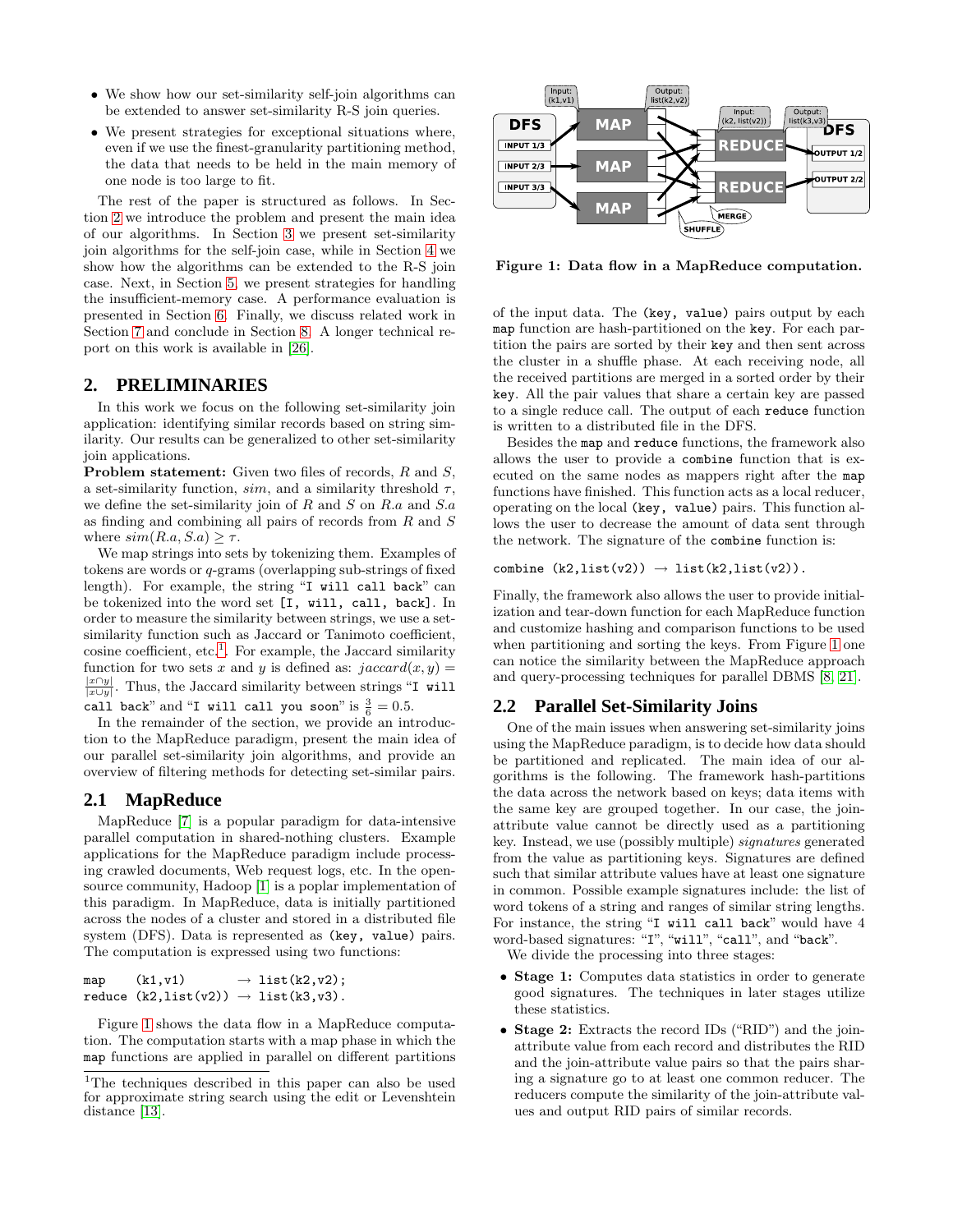• Stage 3: Generates actual pairs of joined records. It uses the list of RID pairs from the second stage and the original data to build the pairs of similar records.

An alternative to using the second and third stages is to use one stage in which we let key-value pairs carry complete records, instead of projecting records on their RIDs and join-attribute values. We implemented this alternative and noticed a much worse performance, so we do not consider this option in this paper.

## **2.3 Set-Similarity Filtering**

Efficient set-similarity join algorithms rely on effective filters, which can decrease the number of candidate pairs whose similarity needs to be verified. In the past few years, there have been several studies involving a technique called prefix filtering [\[6,](#page-11-15) [4,](#page-11-16) [29\]](#page-11-17), which is based on the pigeonhole principle and works as follows. The tokens of strings are ordered based on a global token ordering. For each string, we define its *prefix* of length  $n$  as the first  $n$  tokens of the ordered set of tokens. The required length of the prefix depends on the size of the token set, the similarity function, and the similarity threshold. For example, given the string, s, "I will call back" and the global token ordering {back, call, will, I}, the prefix of length  $2$  of  $s$  is [back, call]. The prefix filtering principle states that similar strings need to share at least one common token in their prefixes. Using this principle, records of one relation are organized based on the tokens in their prefixes. Then, using the prefix tokens of the records in the second relation, we can probe the first relation and generate candidate pairs. The prefix filtering principle gives a necessary condition for similar records, so the generated candidate pairs need to be verified. A good performance can be achieved when the global token ordering corresponds to their increasing token-frequency order, since fewer candidate pairs will be generated.

A state-of-the-art algorithm in the set-similarity join literature is the PPJoin+ technique presented in [\[29\]](#page-11-17). It uses the prefix filter along with a length filter (similar strings need to have similar lengths [\[3\]](#page-11-18)). It also proposed two other filters: a positional filter and a suffix filter. The PPJoin+ technique provides a good solution for answering such queries on one node. One of our approaches is to use PPJoin+ in parallel on multiple nodes.

## <span id="page-2-0"></span>**3. SELF-JOIN CASE**

In this section we present techniques for the set-similarity self-join case. As outlined in the previous section, the solution is divided into three stages. The first stage builds the global *token ordering* necessary to apply the prefix-filter.<sup>[2](#page-2-1)</sup> It scans the data, computes the frequency of each token, and sorts the tokens based on frequency. The second stage uses the prefix-filtering principle to produce a list of similar-RID pairs. The algorithm extracts the RID and join-attribute value of each record, and replicates and re-partitions the records based on their prefix tokens. The MapReduce framework groups the RID and join-attribute value pairs based on the prefix tokens. It is worth noting that using the infrequent prefix tokens to redistribute the data helps us avoid

unbalanced workload due to token-frequency skew. Each group represents a set of candidates that are cross paired and verified. The third stage uses the list of similar-RID pairs and the original data to generate pairs of similar records.

## **3.1 Stage 1: Token Ordering**

We consider two methods for ordering the tokens in the first stage. Both approaches take as input the original records and produce a list of tokens that appear in the join-attribute value ordered increasingly by frequency.

#### *3.1.1 Basic Token Ordering (BTO)*

Our first approach, called Basic Token Ordering ("BTO"), relies on two MapReduce phases. The first phase computes the frequency of each token and the second phase sorts the tokens based on their frequencies. In the first phase, the map function gets as input the original records. For each record, the function extracts the value of the join attribute and tokenizes it. Each token produces a (token, 1) pair. To minimize the network traffic between the map and reduce functions, we use a combine function to aggregates the 1's output by the map function into partial counts. Figure  $2(a)$ shows the data flow for an example dataset, self-joined on an attribute called "a". In the figure, for the record with RID 1, the join-attribute value is "A B C", which is tokenized as "A", "B", and "C". Subsequently, the reduce function computes the total count for each token and outputs (token, count) pairs, where "count" is the total frequency for the token.

The second phase uses MapReduce to sort the pairs of tokens and frequencies from the first phase. The map function swaps the input keys and values so that the input pairs of the reduce function are sorted based on their frequencies. This phase uses exactly one reducer so that the result is a totally ordered list of tokens. The pseudo-code of this algorithm and other algorithms presented is available in [\[26\]](#page-11-10).

#### <span id="page-2-3"></span>*3.1.2 Using One Phase to Order Tokens (OPTO)*

An alternative approach to token ordering is to use one MapReduce phase. This approach, called One-Phase Token Ordering ("OPTO"), exploits the fact that the list of tokens could be much smaller than the original data size. Instead of using MapReduce to sort the tokens, we can explicitly sort the tokens in memory. We use the same map and combine functions as in the first phase of the BTO algorithm. Similar to BTO we use only one reducer. Figure [2\(](#page-3-0)b) shows the data flow of this approach for our example dataset. The reduce function in OPTO gets as input a list of tokens and their partial counts. For each token, the function computes its total count and stores the information locally. When there is no more input for the reduce function, the reducer calls a tear-down function to sort the tokens based on their counts, and to output the tokens in an increasing order of their counts.

#### <span id="page-2-2"></span>**3.2 Stage 2: RID-Pair Generation**

The second stage of the join, called "Kernel", scans the original input data and extracts the prefix of each record using the token order computed by the first stage. In general the list of unique tokens is much smaller and grows much slower than the list of records. We thus assume that the list of tokens fits in memory. Based on the prefix tokens, we extract the RID and the join-attribute value of each record, and distribute these record projections to reducers. The

<span id="page-2-1"></span><sup>&</sup>lt;sup>2</sup>An alternative would be to apply the length filter. We explored this alternative but the performance was not good because it suffered from the skewed distribution of string lengths.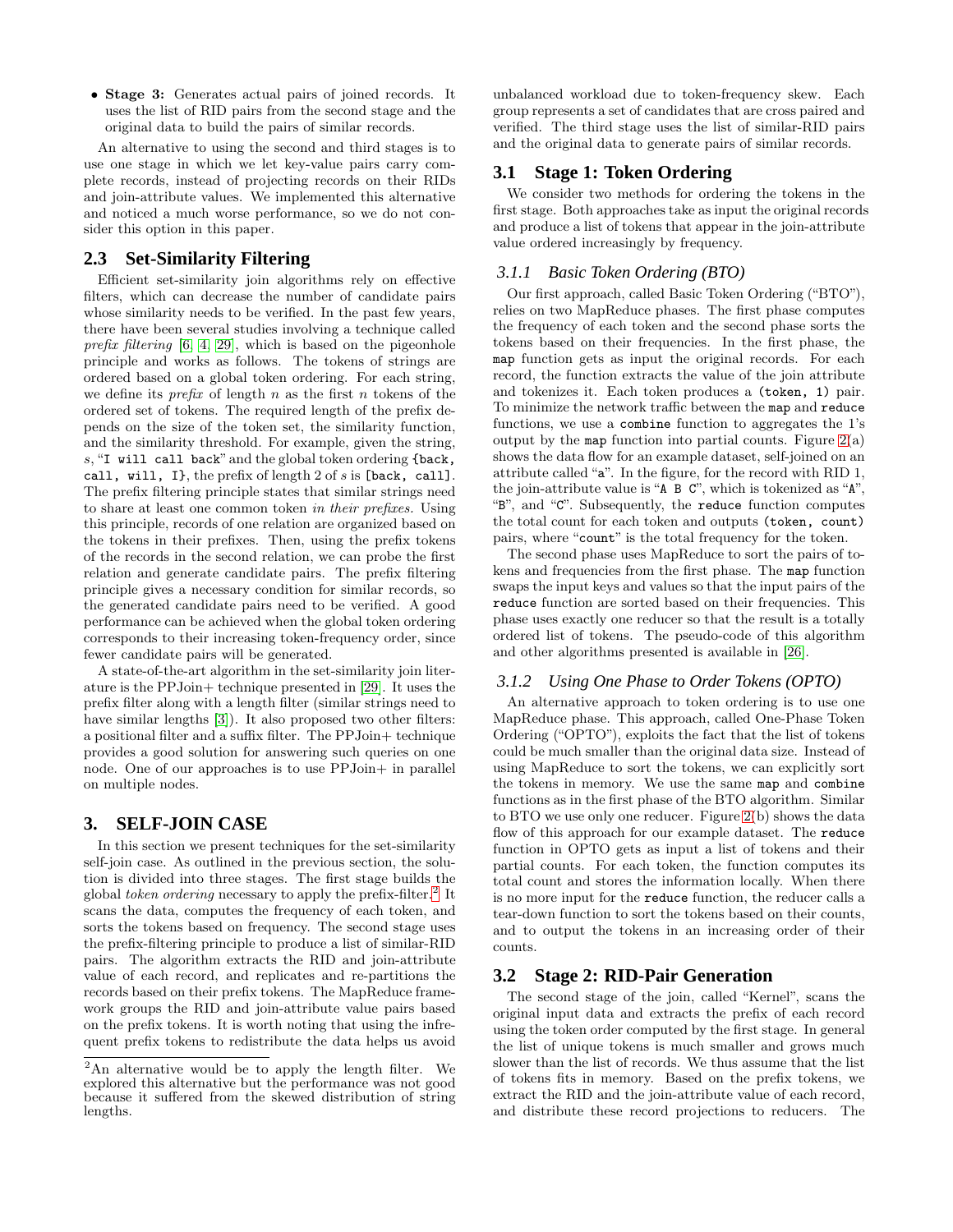

<span id="page-3-0"></span>Figure 2: Example data flow of Stage 1. (Token ordering for a self-join on attribute "a".)

join-attribute values that share at least one prefix token are verified at a reducer.

Routing Records to Reducers. We first take a look at two possible ways to generate (key, value) pairs in the map function. (1) Using Individual Tokens: This method treats each token as a key. Thus, for each record, we would generate a (key, value) pair for each of its prefix tokens. Thus, a record projection is replicated as many times as the number of its prefix tokens. For example, if the record value is "A B C D" and the prefix tokens are "A", "B", and "C", we would output three (key, value) pairs, corresponding to the three tokens. In the reducer, as the values get grouped by prefix tokens, all the values passed in a reduce call share the same prefix token.

(2) Using Grouped Tokens: This method maps multiple tokens to one synthetic key, thus can map different tokens to the same key. For each record, the map function generates one (key, value) pair for each of the groups of the prefix tokens. In our running example of a record "A B C D", if tokens "A" and "B" belong to one group (denoted by "X"), and token "C" belongs to another group (denoted by "Y"), we output two (key, value) pairs, one for key "X" and one for key "Y". Two records that share the same token group do not necessarily share any prefix token. Continuing our running example, for record "E F G", if its prefix token "E" belongs to group "Y", then the records "A B C D" and "E F G" share token group "Y" but do not share any prefix token. So, in the reducer, as the values get grouped by their token group, no two values share a prefix token. This method can help us have fewer replications of record projections. One way to define the token groups in order to balance data across reducers is the following. We use the token ordering produced in the first stage, and assign the tokens to groups in a Round-Robin order. In this way we balance the sum of token frequencies across groups. We study the effect of the number of groups in Section [6.](#page-6-1) For both routing strategies, since two records might share more that one prefix token, the same pair may be verified multiple times at different reducers, thus it could be output multiple times. This is dealt with in the third stage.

#### *3.2.1 Basic Kernel (BK)*

In our first approach to finding the RID pairs of similar records, called Basic Kernel ("BK"), each reducer uses a nested loop approach to compute the similarity of the joinattribute values. Before the map functions begin their executions, an initialization function is called to load the ordered tokens produced by the first stage. The map function then retrieves the original records one by one, and extracts the RID and the join-attribute value for each record. It tokenizes the join attribute and reorders the tokens based on their frequencies. Next, the function computes the prefix length and extracts the prefix tokens. Finally, the function uses either the individual tokens or the grouped tokens routing strategy to generate the output pairs. Figure  $3(a)$  shows the data flow for our example dataset using individual tokens to do the routing. The prefix tokens of each value are in bold face. The record with RID 1 has prefix tokens "A" and "B", so its projection is output twice.

In the reduce function, for each pair of record projections, the reducer applies the additional filters (e.g., length filter, positional filter, and suffix filter) and verifies the pair if it survives. If a pair passes the similarity threshold, the reducer outputs RID pairs and their similarity values.

#### *3.2.2 Indexed Kernel (PK)*

Another approach on finding RID pairs of similar records is to use existing set-similarity join algorithms from the literature  $[23, 3, 4, 29]$  $[23, 3, 4, 29]$  $[23, 3, 4, 29]$  $[23, 3, 4, 29]$ . Here we use the PPJoin+ algorithm from [\[29\]](#page-11-17). We call this approach the PPJoin+ Kernel ("PK").

Using this method, the map function is the same as in the BK algorithm. Figure [3\(](#page-4-1)b) shows the data flow for our example dataset using grouped tokens to do the routing. In the figure, the record with RID 1 has prefix tokens "A" and "B", which belong to groups "X" and " $Y$ ", respectively. In the reduce function, we use the PPJoin+ algorithm to index the data, apply all the filters, and output the resulting pairs. For each input record projection, the function first probes the index using the join-attribute value. The probe generates a list of RIDs of records that are similar to the current record. The current record is then added to the index as well.

The PPJoin+ algorithm achieves an optimized memory footprint because the input strings are sorted increasingly by their lengths [\[29\]](#page-11-17). This works in the following way. The index knows the lower bound on the length of the unseen data elements. Using this bound and the length filter, PPJoin+ discards from the index the data elements below the minimum length given by the filter. In order to obtain this ordering of data elements, we use a composite MapReduce key that also includes the length of the join-attribute value. We provide the framework with a custom partitioning function so that the partitioning is done only on the group value. In this way, when data is transferred from map to reduce, it gets partitioned just by group value, and is then locally sorted on both group and length.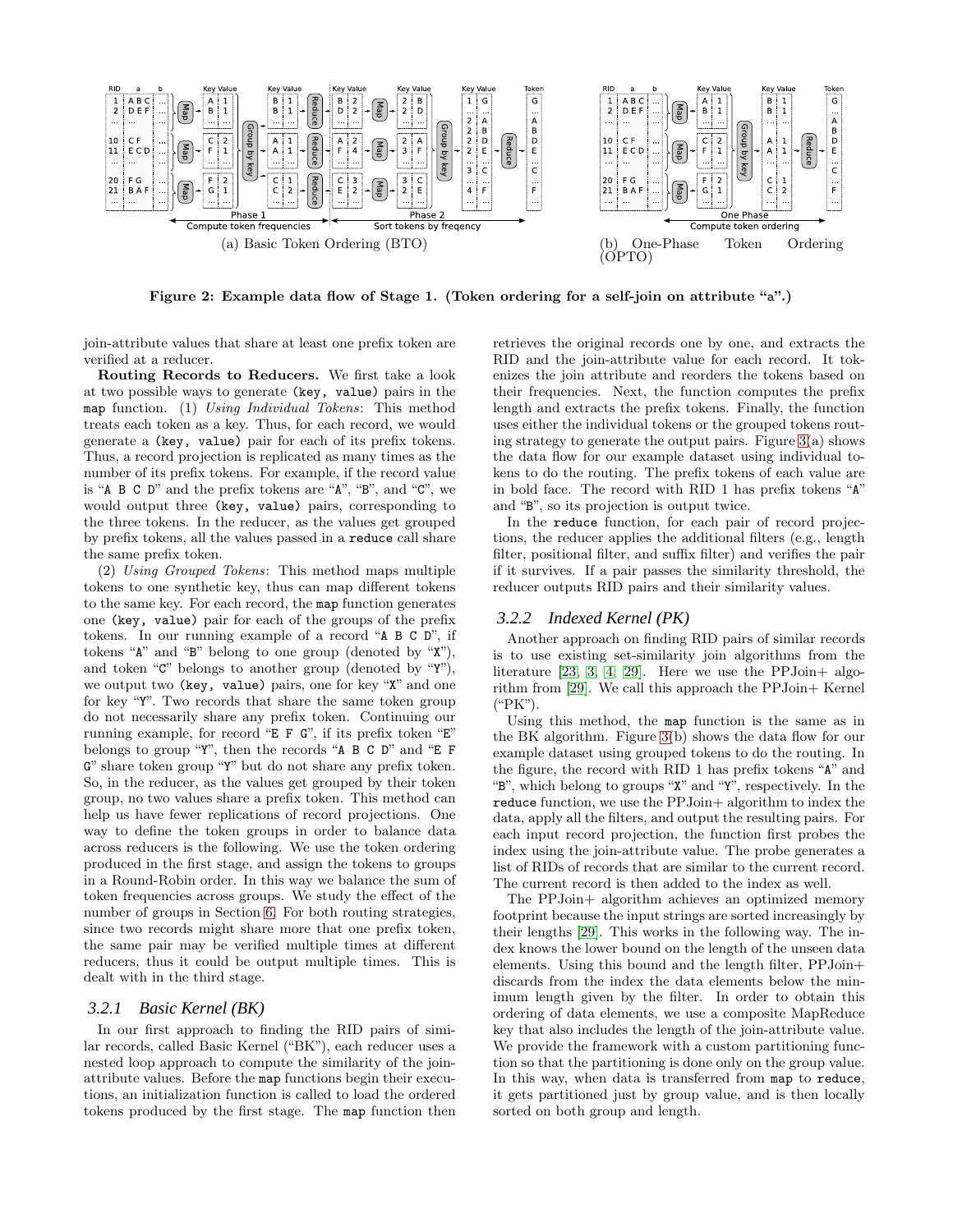

(a) Basic Kernel (BK) using individual tokens for routing

<span id="page-4-1"></span>

routing

## **3.3 Stage 3: Record Join**

In the final stage of our algorithm, we use the RID pairs generated in the second stage to join their records. We propose two approaches for this stage. The main idea is to first fill in the record information for each half of the pair and then use the two halves to build the full record pair. The two approaches differ in the way the list of RID pairs is provided as input. In the first approach, called Basic Record Join ("BRJ"), the list of RID pairs is treated as a normal MapReduce input, and is provided as input to the map functions. In the second approach, called One-Phase Record Join ("OPRJ"), the list is broadcast to all the maps and loaded before reading the input data. Duplicate RID pairs from the previous stage are eliminated in this stage.

#### *3.3.1 Basic Record Join (BRJ)*

The Basic Record Join algorithm uses two MapReduce phases. In the first phase, the algorithm fills in the record information for each half of each pair. In the second phase, it brings together the half-filled pairs. The map function in the first phase gets as input both the set of original records and the RID pairs from the second stage. (The function can differentiate between the two types of inputs by looking at the input file name.) For each original record, the function outputs a (RID, record) pair. For each RID pair, it outputs two (key, value) pairs. The first pair uses the first RID as its key, while the second pair uses the second RID as its key. Both pairs have the entire RID pair and their similarity as their value. Figure [4](#page-5-0) shows the data flow for our example dataset. In the figure, the first two mappers take records as their input, while the third mapper takes RID pairs as its input. (Mappers do not span across files.) For the RID pair (2, 11), the mapper outputs two pairs, one with key 2 and one with key 11.

The reduce function of the first phase then receives a list of values containing exactly one record and other RID pairs. For each RID pair, the function outputs a (key, value) pair, where the key is the RID pair, and the value is the record itself and the similarity of the RID pair. Continuing our example in Figure [4,](#page-5-0) for key 2, the first reducer gets the record with RID 2 and one RID pair  $(2, 11)$ , and outputs one (key, value) pair with the RID pair  $(2, 11)$  as the key.

The second phase uses an identity map that directly outputs its input. The reduce function therefore gets as input, for each key (which is a RID pair), a list of values containing exactly two elements. Each element consists of a record and a common similarity value. The reducer forms a pair of the two records, appends their similarity, and outputs the constructed pair. In Figure [4,](#page-5-0) the output of the second set of mappers contains two (key, value) pairs with the RID pair (1, 21) as the key, one containing record 1 and the other containing record 21. They are grouped in a reducer that outputs the pair of records (1, 21).

#### <span id="page-4-2"></span>*3.3.2 One-Phase Record Join (OPRJ)*

The second approach to record join uses only one MapReduce phase. Instead of sending the RID pairs through the MapReduce pipeline to group them with the records in the reduce phase (as we do in the BRJ approach), we broadcast and load the RID pairs at each map function before the input data is consumed by the function. The map function then gets the original records as input. For each record, the function outputs as many (key, value) pairs as the number of RID pairs containing the RID of the current record. The output key is the RID pair. Essentially, the output of the map function is the same as the output of the reduce function in the first phase of the BRJ algorithm. The idea of joining the data in the mappers was also used in [\[10\]](#page-11-20) for the case of equi-joins. The reduce function is the same as the reduce function in the second phase of the BRJ algorithm. Figure [5](#page-5-1) shows the data flow for our example dataset. In the figure, the first mapper gets as input the record with RID 1 and outputs one (key, value) pair, where the key is the RID pair (1, 21) and the value is record 1. On the other hand, the third mapper outputs a pair with the same key, and the value is the record 21. The two pairs get grouped in the second reducer, where the pair of records  $(1, 21)$  is output.

#### <span id="page-4-0"></span>**4. R-S JOIN CASE**

In Section [3](#page-2-0) we described how to compute set-similarity self-joins using the MapReduce framework. In this section we present our solutions for the set-similarity R-S joins case. We highlight the differences between the two cases and discuss an optimization for carefully controlling memory usage in the second stage.

The main differences between the two join cases are in the second and the third stages where we have records from two datasets as the input. Dealing with the binary join operator is challenging in MapReduce, as the framework was designed to only accept a single input stream. As discussed in [\[10,](#page-11-20) [21\]](#page-11-14), in order to differentiate between two different input streams in MapReduce, we extend the key of the (key, value) pairs so that it includes a relation tag for each record. We also

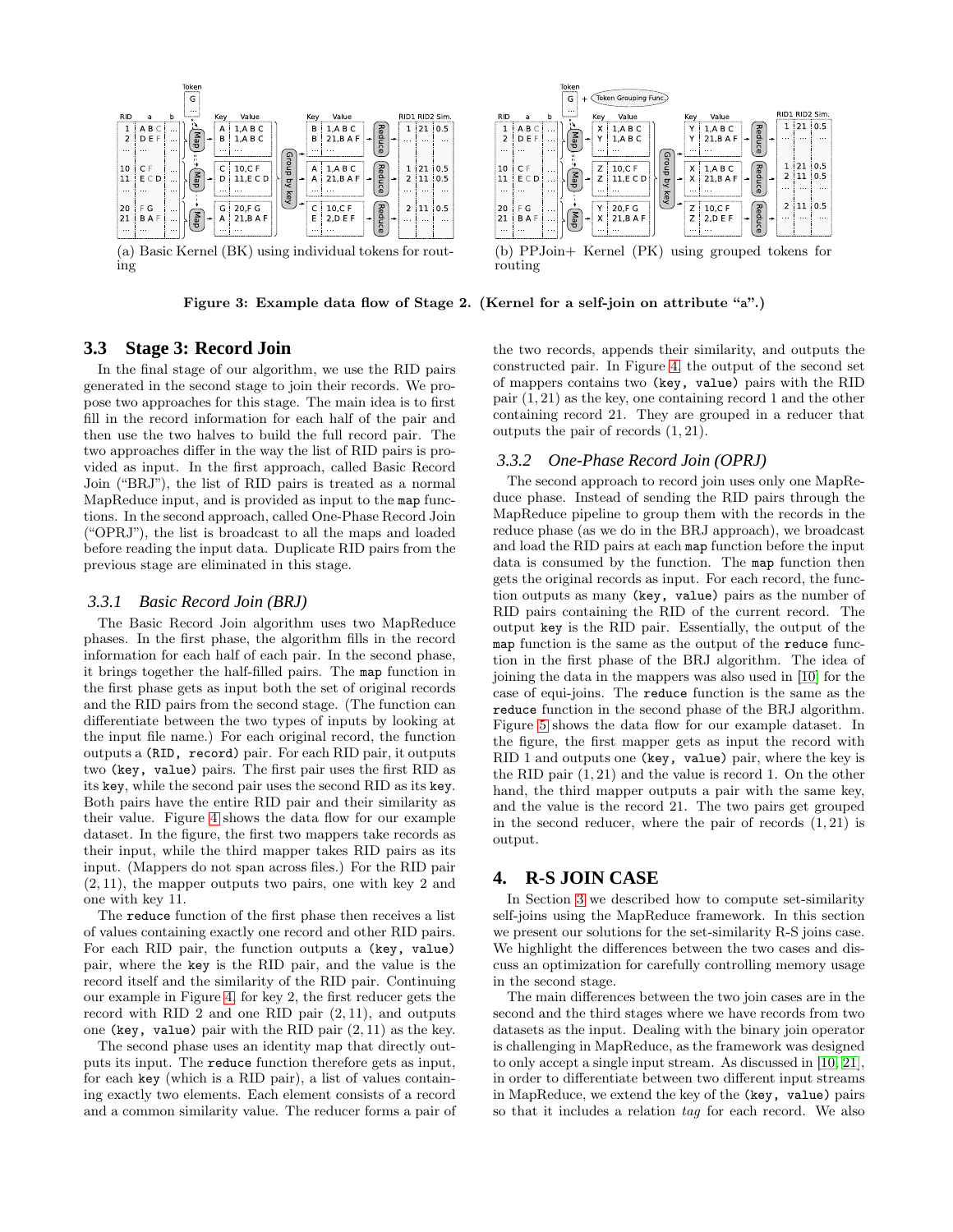

<span id="page-5-0"></span>Figure 4: Example data flow of Stage 3 using Basic Record Join (BRJ) for a self-join case. "a1" and "a2" correspond to the original attribute "a", while "b1" and "b2" correspond to attribute "b".



<span id="page-5-1"></span>Figure 5: Example data flow of Stage 3 using One-Phase Record Join (OPRJ) for a self-join case. "a1" and "a2" correspond to the original attribute "a" while, "b1" and "b2" correspond to attribute "b".

modify the partitioning function so that partitioning is done on the part of the key that does not include the relation name. (However, the sorting is still done on the full key.) We now explain the three stages of an R-S join.

Stage 1: Token Ordering. In the first stage, we use the same algorithms as in the self-join case, only on the relation with fewer records, say  $R$ . In the second stage, when tokenizing the other relation, S, we discard the tokens that do not appear in the token list, since they cannot generate candidate pairs with R records.

Stage 2: Basic Kernel. First, the mappers tag the record projections with their relation name. Thus, the reducers receive a list of record projections grouped by relation. In the reduce function, we then store the records from the first relation (as they arrive first), and stream the records from the second relation (as they arrive later). For each record in the second relation, we verify it against all the records in the first relation.

Stage 2: Indexed Kernel. We use the same mappers as for the Basic Kernel. The reducers index the record projections of the first relation and probe the index for the record projections of the second relation.

As in the self-join case, we can improve the memory footprint of the reduce function by having the data sorted in-



<span id="page-5-2"></span>Figure 6: Example of the order in which records need to arrive at the reducer in the PK kernel of the R-S join case, assuming that for each length,  $l$ , the lower-bound is  $l-1$  and the upper-bound is  $l+1$ .

creasing by their lengths. PPJoin+ only considered this improvement for self-joins. For R-S joins, the challenge is that we need to make sure that we first stream all the record projections from  $R$  that might join with a particular  $S$  record before we stream this record. Specifically, given the length of a set, we can define a lower-bound and an upper-bound on the lengths of the sets that might join with it [\[3\]](#page-11-18). Be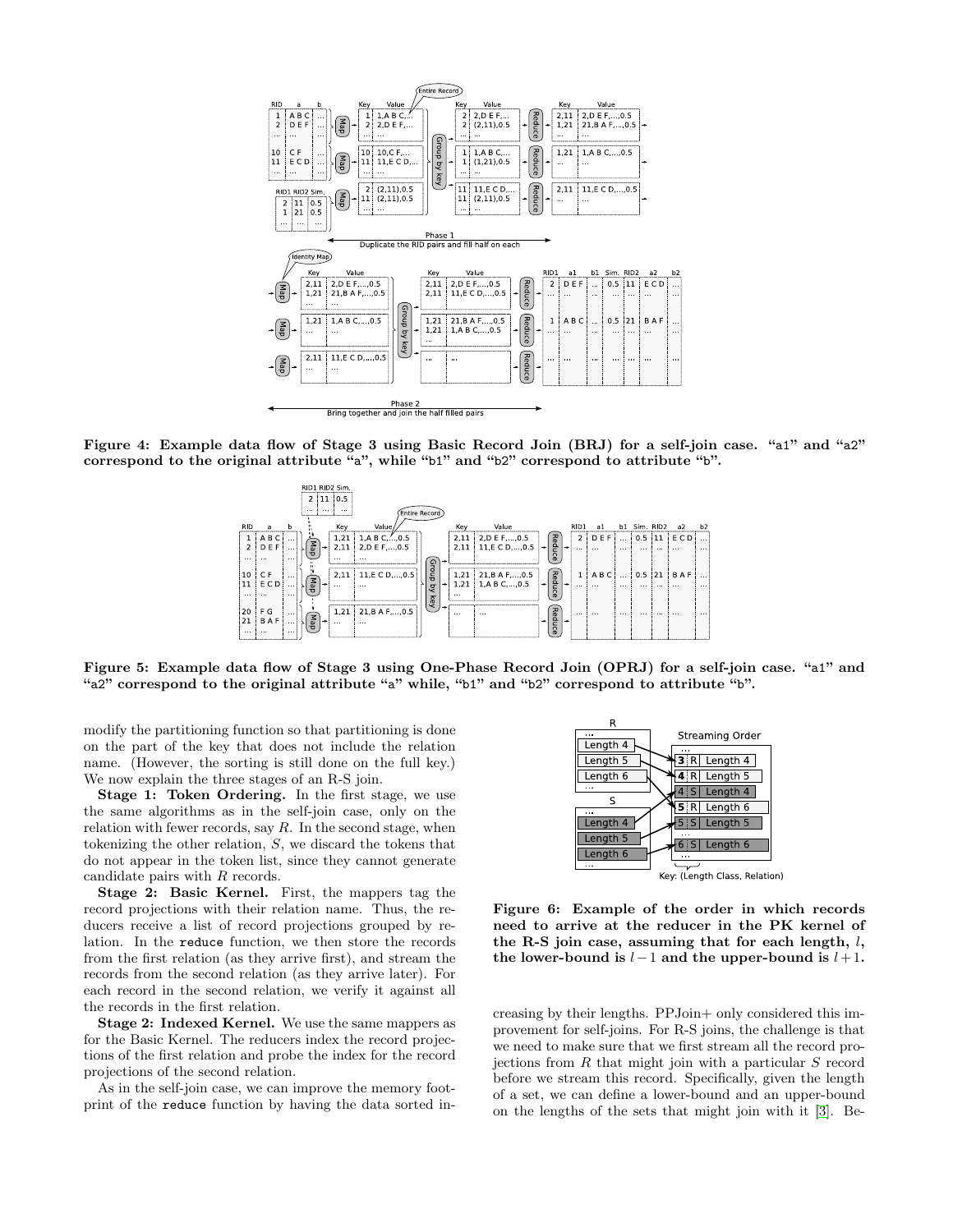fore we stream a particular record projection from S, we need to have seen all the record projections from R with a length smaller than or equal to the upper-bound length of the record from S. We force this arrival order by extending the keys with a length class assigned in the following way. For records from S, the length class is their actual length. For records from R, the length class is the *lower-bound* length corresponding to their length. Figure [6](#page-5-2) shows an example of the order in which records will arrive at the reducer, assuming that for each length l, the lower-bound is  $l-1$  and the upper-bound is  $l + 1$ . In the figure, the records from R with length 5 get length class 4 and are streamed to the reducer before those records from  $S$  with lengths between [4, 6].

Stage 3: Record Join. For the BRJ algorithm the mappers first tag their outputs with the relation name. Then, the reducers get a record and their corresponding RID pairs grouped by relation and output half-filled pairs tagged with the relation name. Finally, the second-phase reducers use the relation name to build record pairs having the record form R first and the record form S second. In the OPRJ algorithm, for each input record from  $R$ , the mappers output as many (key,value) pairs as the number of RID pairs containing the record's RID in the R column (and similar for  $S$  records). For each pair, the key is the RID pair plus the relation name. The reducers proceed as do the second-phase reducers for the BRJ algorithm.

## <span id="page-6-0"></span>**5. HANDLING INSUFFICIENT MEMORY**

As we saw in Section [3.2,](#page-2-2) reducers in the second stage receive as input a list of record projections to be verified. In the BK approach, the entire list of projections needs to fit in memory. (For the R-S join case, only the projections of one relation must fit.) In the PK approach, because we are exploiting the length filter, only the fragment corresponding to a certain length range needs to fit in memory. (For the R-S join case, only the fragment belonging to only one relation must fit.) It is worth noting that we already decreased the amount of memory needed by grouping the records on the infrequent prefix tokens. Moreover, we can exploit the length filter even in the BK algorithm, by using the length filter as a secondary record-routing criterion. In this way, records are routed on token-length-based keys. The additional routing criterion partitions the data even further, decreasing the amount of data that needs to fit in memory. This technique can be generalized and additional filters can be appended to the routing criteria. In this section we present two extensions of our algorithms for the case where there are just no more filters to be used but the data still does not fit in memory. The challenge is how to compute the cross product of a list of elements in MapReduce. We sub-partition the data so that each block fits in memory and propose two approaches for processing the blocks. First we look how the two methods work in the self-join case and then discuss the differences for the R-S join case.

Map-Based Block Processing. In this approach, the map function replicates the blocks and interleaves them in the order they will be processed by the reducer. For each block sent by the map function, the reducer either loads the block in memory or streams the block against a block already loaded in memory. Figure [7\(](#page-6-2)a) shows an example of how blocks are processed in the reducer, in which the data is subpartitioned into three blocks  $A, B$ , and  $C$ . In the first step, the first block, A, is loaded into memory and self-joined.



<span id="page-6-2"></span>Figure 7: Data flow in the reducer for two block processing approaches.

After that, the next two blocks, B and C, are read from the input stream and joined with A. Finally, A is discarded from memory and the process continues for blocks B and C. In order to achieve the interleaving and replications of the blocks, the map function does the following. For each (key, value) output pair, the function determines the pair's block, and outputs the pair as many times as the block needs to be replicated. Every copy is output with a different composite key, which includes its position in the stream, so that after sorting the pairs, they are in the right blocks and the blocks are in the right order.

Reduce-Based Block Processing. In this approach, the map function sends each block exactly once. On the other hand, the reduce function needs to store all the blocks except the first one on its local disk, and reload the blocks later from the disk for joining. Figure [7\(](#page-6-2)b) shows an example of how blocks are processed in the reducer for the same three blocks  $A, B$ , and  $C$ . In the first step, block  $A$  is loaded into memory and self-joined. After that, the next two blocks, B and C, are read from the input stream and joined with A and also stored on the local disk. In the second step, A is discarded from memory and block B is read from disk and self-joined. Then, block  $C$  is read from the disk and joined with B. The process ends with reading C from disk and self-joining it.

Handling R-S Joins. In the R-S join case the reduce function needs to deal with a partition from R that does not fit in memory, while it streams a partition coming from S. We only need to sub-partition the  $R$  partition. The reduce function loads one block from  $R$  into memory and streams the entire  $S$  partition against it. In the map-based block processing approach, the blocks from R are interleaved with multiple copies of the  $S$  partition. In the reduce-based block processing approach all the  $R$  blocks (except the first one) and the entire S partition are stored and read from the local disk later.

## <span id="page-6-1"></span>**6. EXPERIMENTAL EVALUATION**

In this section we describe the performance evaluation of the proposed algorithms. To understand the performance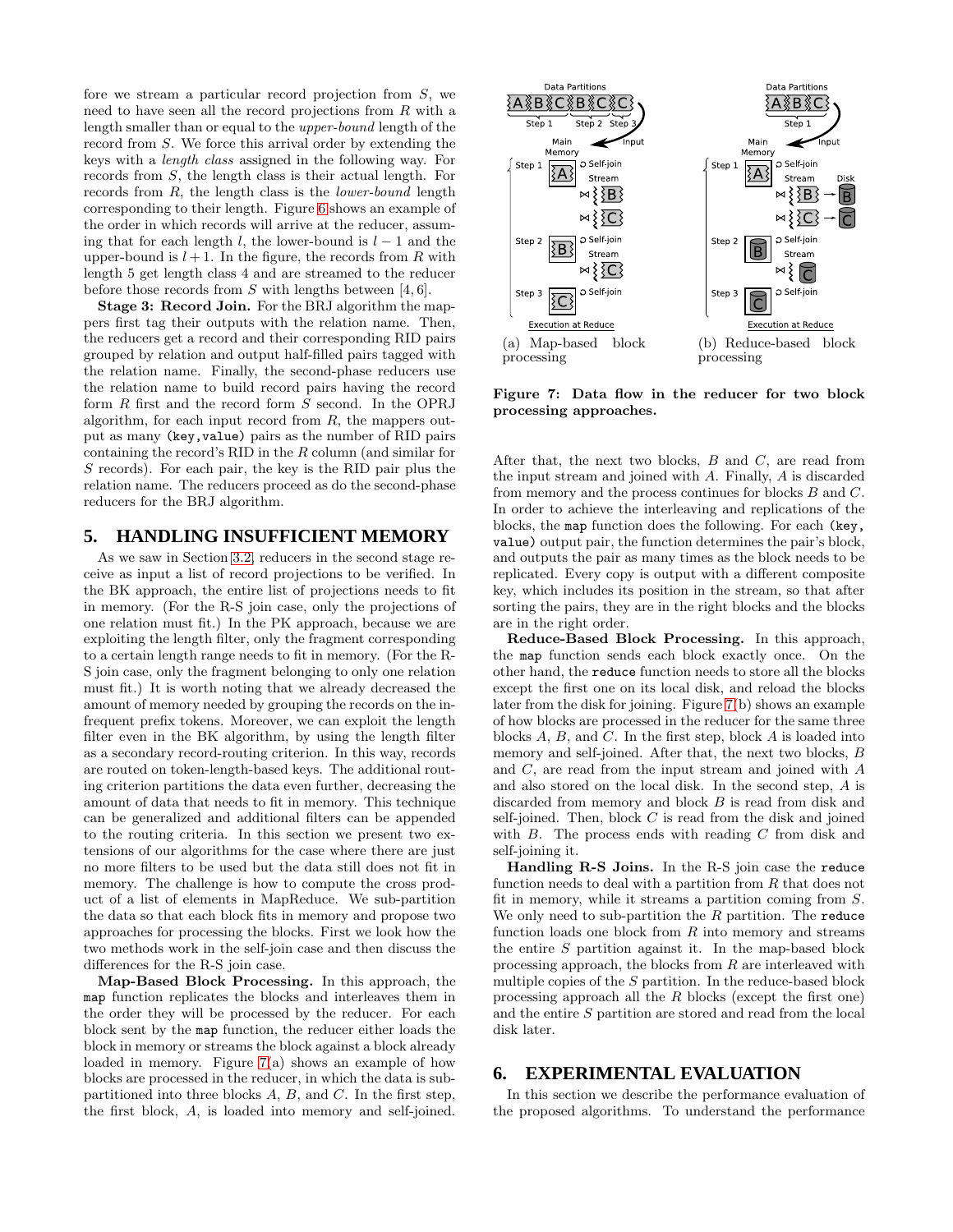of parallel algorithms we need to measure absolute running time as well as relative speedup and scaleup [\[8\]](#page-11-13).

We ran experiments on a 10-node IBM x3650 cluster. Each node had one Intel Xeon processor E5520 2.26GHz with four cores, 12GB of RAM, and four 300GB hard disks. Thus the cluster consists of 40 cores and 40 disks. We used an extra node for running the master daemons to manage the Hadoop jobs and the Hadoop distributed file system. On each node, we installed the Ubuntu 9.04, 64-bit, server edition operating system, Java 1.6 with a 64-bit server JVM, and Hadoop 0.20.1. In order to maximize the parallelism and minimize the running time, we made the following changes to the default Hadoop configuration: we set the block size of the distributed file system to 128MB, allocated 1GB of virtual memory to each daemon and 2.5GB of virtual memory to each map/reduce task, ran four map and four reduce tasks in parallel on each node, set the replication factor to 1, and disabled the speculative task execution feature.

We used the following two datasets and increased their sizes as needed:

- **DBLP**<sup>[3](#page-7-0)</sup> It had approximately 1.2M publications. We preprocessed the original XML file by removing the tags, and output one line per publication that contained a unique integer (RID), a title, a list of authors, and the rest of the content (publication date, publication journal or conference, and publication medium). The average length of a record was 259 bytes. A copy of the entire dataset has around 300MB before we increased its size. It is worth noting that we did not clean the records before running our algorithms, i.e., we did not remove punctuations or change the letter cases. We did the cleaning inside our algorithms.
- CITESEER $X^4$  $X^4$  It had about 1.3M publications. We preprocessed the original XML file in the same way as for the DBLP dataset. Each publication included an abstract and URLs to its references. The average length of a record was 1374 bytes, and the size of one copy of the entire dataset is around 1.8GB.

Increasing Dataset Sizes. To evaluate our parallel setsimilarity join algorithms on large datasets, we increased each dataset while maintaining its set-similarity join properties. We maintained a roughly constant token dictionary, and wanted the cardinality of join results to increase linearly with the increase of the dataset. Increasing the data size by duplicating its original records would only preserve the token dictionary-size, but would blow up the size of the join result. To achieve the goal, we increased the size of each dataset by generating new records as follows. We first computed the frequencies of the tokens appearing in the title and the list of authors in the original dataset, and sorted the tokens in their increasing order of frequencies. For each record in the original dataset, we created a new record by replacing each token in the title or the list of authors with the token after it in the token order. For example, if the token order is (A, B, C, D, E, F) and the original record is "B A C E", then the new record is "C B D F."We evaluated the cardinality of the join result after increasing the dataset in this manner, and noticed it indeed increased linearly with the increase of the dataset size.

We increased the size of each dataset 5 to 25 times. We re-

fer to the increased datasets as "DBLP $\times n$ " or "CITESEERX  $\times n$ ", where  $n \in [5, 25]$  and represents the increase factor. For example, "DBLP $\times$ 5" represents the DBLP dataset increased five times.

Before starting each experiment we balanced its input datasets across the ten nodes in HDFS and the four hard drives of each node in the following way. We formatted the distributed file system before each experiment. We created an identity MapReduce job with as many reducers running in parallel as the number of hard disks in the cluster. We exploited the fact that reducers write their output data to the local node and also the fact that Hadoop chooses the disk to write the data using a Round-Robin order.

For all the experiments, we tokenized the data by word. We used the concatenation of the paper title and the list of authors as the join attribute, and used the Jaccard similarity function with a similarity threshold of 0.80. The 0.80 threshold is usually the lower bound on the similarity threshold used in the literature [\[3,](#page-11-18) [6,](#page-11-15) [29\]](#page-11-17), and higher similarity thresholds decreased the running time. A more complete set of figures for the experiments is contained in [\[26\]](#page-11-10). The source code is available at <http://asterix.ics.uci.edu/>.

#### **6.1 Self-Join Performance**

We did a self-join on the DBLP×n datasets, where  $n \in$ [5, 25]. Figure [8](#page-8-0) shows the total running time of the three stages on the 10-node cluster for different dataset sizes (represented by the factor  $n$ ). The running time consisted of the times of the three stages: token ordering, kernel, and record join. For each dataset size, we used three combinations of the approaches of the stages. For example, "1-BTO" means we use BTO in the first stage. The second stage is the most expensive step, and its time increased the fastest with the increase of the dataset size. The best algorithm is BTO-PK-OPRJ, i.e., with BTO for the first stage, PK for the second stage, and OPRJ for the third stage. This combination could self-join 25 times the original DBLP dataset in around 650 seconds.

#### *6.1.1 Self-Join Speedup*

In order to evaluate the speedup of the approaches, we fixed the dataset size and varied the cluster size. Figure [9](#page-8-1) shows the running time for self-joining the  $DBLP \times 10$  dataset on clusters of 2 to 10 nodes. We used the same three combinations for the three stages. For each approach, we also show its ideal speedup curve (with a thin black line). For instance, if the cluster has twice as many nodes and the data size does not change, the approach should be twice as fast. In Figure [10](#page-8-2) we show the same numbers, but plotted on a "relative scale". That is, for each cluster size, we plot the ratio between the running time for the smallest cluster size and the running time of the current cluster size. For example, for the 10-node cluster, we plot the ratio between the running time on the 2-node cluster and the running time on the 10-node cluster. We can see that all three combinations have similar speedup curves, but none of them speed up linearly. In all the settings the BTO-PK-OPRJ combination is the fastest (Figure [9\)](#page-8-1). In the following experiments we looked at the speedup characteristics for each of the three stages in order to understand the overall speedup. Table [1](#page-8-3) shows the running time for each stage in the self-join.

Stage 1: Token Ordering. We can see that the OPTO approach was the fastest for the settings of 2 nodes and 4

<sup>3</sup>http://dblp.uni-trier.de/xml/dblp.xml.gz

<span id="page-7-1"></span><span id="page-7-0"></span><sup>4</sup>http://citeseerx.ist.psu.edu/about/metadata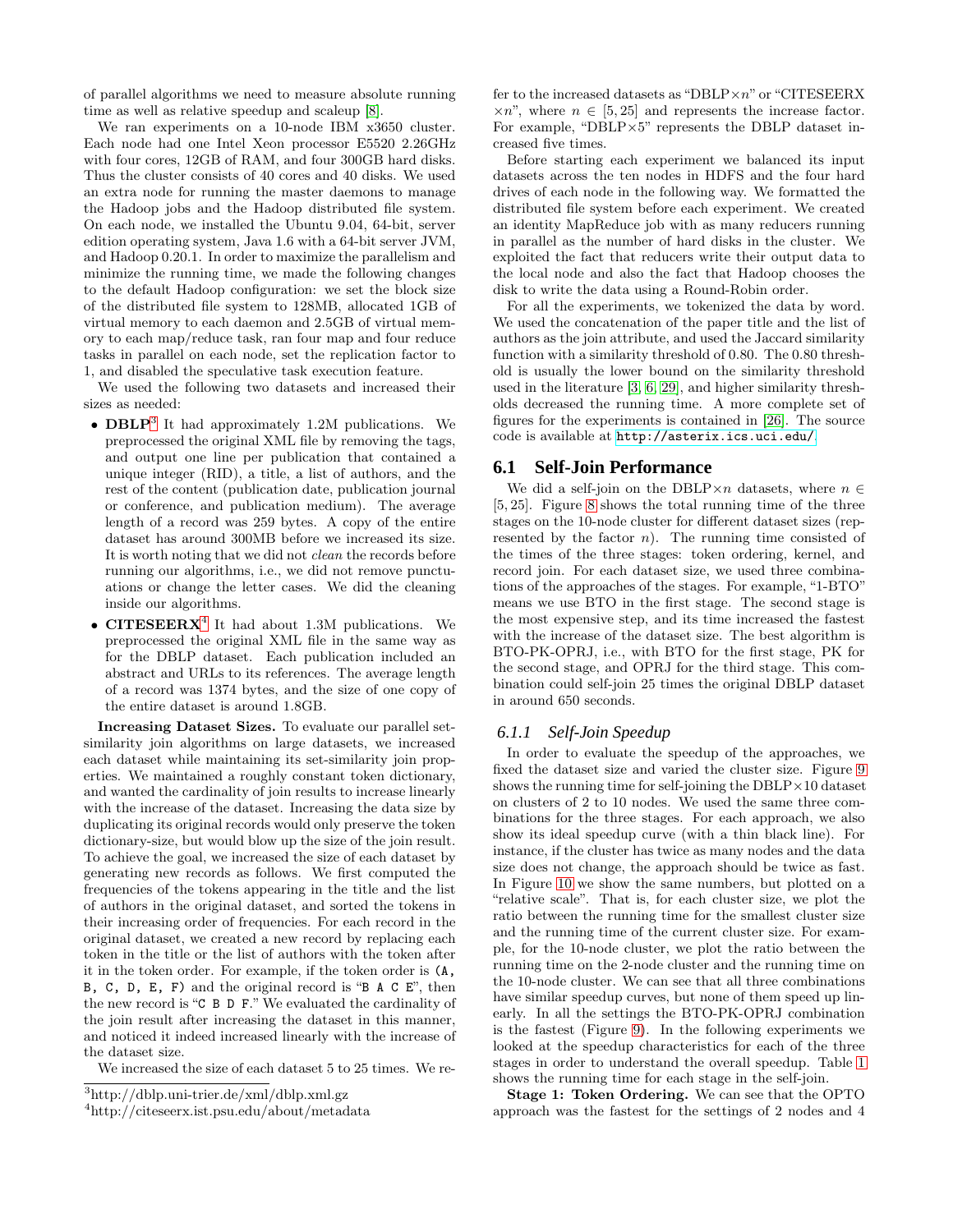

<span id="page-8-0"></span>Figure 8: Running time for selfjoining  $DBLP\times n$  datasets (where  $n \in [5, 25]$  on a 10-node cluster.



<span id="page-8-1"></span>Figure 9: Running time for selfjoining the DBLP×10 dataset on different cluster sizes.



<span id="page-8-2"></span>Figure 10: Relative running time for self-joining the  $DBLP \times 10$ data set on different cluster sizes.

| <b>Stage</b>   | Alg.        | $#$ Nodes |        |        |        |  |
|----------------|-------------|-----------|--------|--------|--------|--|
|                |             | 2         |        | 8      | 10     |  |
| 1              | <b>BTO</b>  | 191.98    | 125.51 | 91.85  | 84.02  |  |
|                | <b>OPTO</b> | 175.39    | 115.36 | 94.82  | 92.80  |  |
| $\mathfrak{D}$ | <b>BK</b>   | 753.39    | 371.08 | 198.70 | 164.57 |  |
|                | PK.         | 682.51    | 330.47 | 178.88 | 145.01 |  |
| 3              | <b>BRJ</b>  | 255.35    | 162.53 | 107.28 | 101.54 |  |
|                | OPRJ        | 97.11     | 74.32  | 58.35  | 58.11  |  |

<span id="page-8-3"></span>Table 1: Running time (seconds) of each stage for self-joining the  $DBLP \times 10$  dataset on different cluster sizes

nodes. For the settings of 8 nodes and 10 nodes, the BTO approach became the fastest. Their limited speedup was due to two main reasons. (1) As the number of nodes increased, the amount of input data fed to each combiner decreased. As the number of nodes increased, more data was sent through the network and more data got merged and reduced. (A similar pattern was observed in [\[10\]](#page-11-20) for the case of general aggregations.) (2) The final token ordering was produced by only one reducer, and this step's cost remained constant as the number of nodes increased. The speedup of the OPTO approach was even worse since as the number of nodes increased, the extra data that was sent through the network had to be aggregated at only one reducer. Because BTO was the fastest for settings of 8 nodes and 10 nodes, and it sped up better than OPTO, we only considered BTO for the end-to-end combinations.

Stage 2: Kernel. For the PK approach, an important factor affecting the running time is the number of token groups. We evaluated the running time for different numbers of groups. We observed that the best performance was achieved when there was one group per token. The reason was that the reduce function could benefit from the grouping conducted "for free" by the MapReduce framework. If groups had more than one token, the framework spends the same amount of time on grouping, but the reducer benefits less. Both approaches had an almost perfect speedup. Moreover, in all the settings, the PK approach was the fastest.

Stage 3: Record Join. The OPRJ approach was always faster than the BRJ approach. The main reason for the poor speedup of the BRJ approach was due to skew in the RID pairs that join, which affected the workload balance. For analysis purposes, we computed the frequency of each RID appearing in at least one RID pair. On the average an RID appeared on 3.74 RID pairs, with a standard deviation of 14.85 and a maximum of 187. Additionally, we counted how many records were processed by each reduce instance. The minimum number of records processed in the 10-nodes case was 81,662 and the maximum was 90,560, with an average of 87,166.55 and a standard deviation of 2,519.30. No matter how many nodes we added to the cluster, a single RID could not be processed by more than one reduce instance, and all the reducers had to wait for the slowest one to finish.

The speedup of the OPRJ approach was limited because in the OPRJ approach, the list of RID pairs that joined was broadcast to all the maps where they must be loaded in memory and indexed. The elapsed time required for this remained constant as the number of nodes increased. Additional information about the total amount of data sent between map and reduce for each stage is included in [\[26\]](#page-11-10).

## *6.1.2 Self-Join Scaleup*



<span id="page-8-4"></span>Figure 11: Running time for self-joining the DBLP×n dataset (where  $n \in [5, 25]$ ) increased proportionally with the increase of the cluster size.

In order to evaluate the scaleup of the proposed approaches we increased the dataset size and the cluster size together by the same factor. A perfect scaleup could be achieved if the running time remained constant. Figure [11](#page-8-4) shows the running time for self-joining the DBLP dataset, increased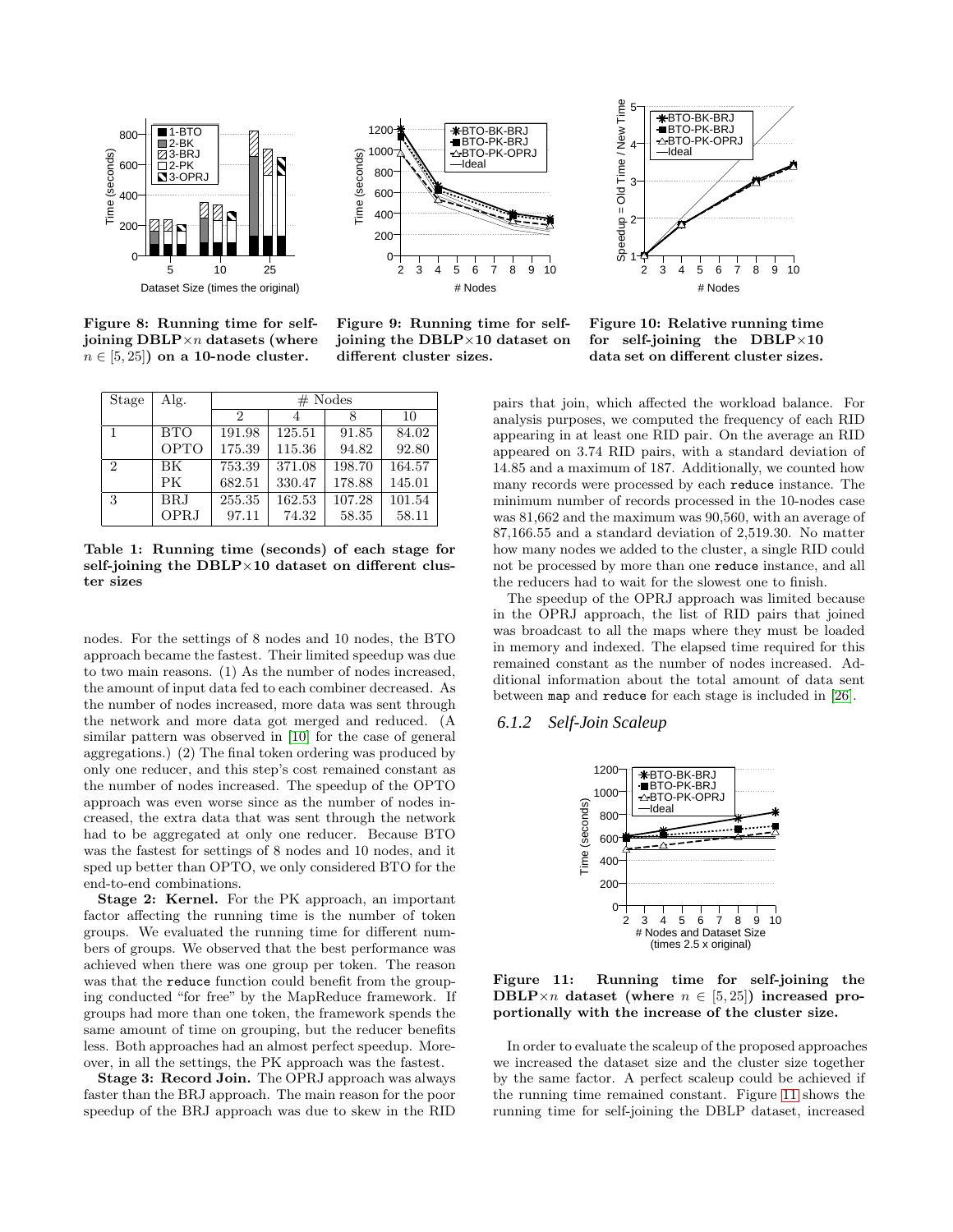from 5 to 25 times, on a cluster with 2 to 10 nodes, respectively. We can see that the fastest combined algorithm was BTO-PK-OPRJ. We can also see that all three combinations scaled up well. BTO-PK-BRJ had the best scaleup. In the following, we look at the scaleup characteristics of each stage. Table [2](#page-9-0) shows the running time (in seconds) for each of the self-join stages.

| Stage                       | Alg.       | $#$ Nodes/Dataset Size |        |        |        |  |
|-----------------------------|------------|------------------------|--------|--------|--------|--|
|                             |            | 2/x5                   | 4/x10  | 8/x20  | 10/x25 |  |
|                             | <b>BTO</b> | 124.05                 | 125.51 | 127.73 | 128.84 |  |
|                             | OPTO       | 107.21                 | 115.36 | 136.75 | 149.40 |  |
| $\mathcal{D}_{\mathcal{L}}$ | BK         | 328.26                 | 371.08 | 470.84 | 522.88 |  |
|                             | <b>PK</b>  | 311.19                 | 330.47 | 375.72 | 401.03 |  |
| 3                           | <b>BRJ</b> | 156.33                 | 162.53 | 166.66 | 168.08 |  |
|                             | OPRJ       | 60.61                  | 74.32  | 102.44 | 117.15 |  |

<span id="page-9-0"></span>Table 2: Running time (seconds) of each stage for self-joining the DBLP×n dataset  $(n \in [5, 25])$  increased proportionally with the increase of the cluster size.

Stage 1: Token Ordering. We can see in Table [2](#page-9-0) that the BTO approach scaled up almost perfectly, while the OPTO approach did not scale up as well. Moreover, the OPTO approach became more expensive than the BTO approach as the number of nodes increased. The reason why the OPTO approach did not scale up as well was because it used only one reduce instance to aggregate the token counts (instead of using multiple reduce functions as in the BTO case). Both approaches used a single reduce to sort the tokens by frequency. As the data increased, the time needed to finish the one reduce function increased.

Stage 2: Kernel. We can see that the PK approach was always faster and scaled up better than the BK approach. To understand why the BK approach did not scale up well, let us take a look at the complexity of the reducers. The reduce function was called for each prefix token. For each token, the reduce function received a list of record projections, and had to verify the self-cross-product of this list. Moreover, a reducer processed a certain number of tokens. Thus, if the length of the record projections list is  $n$  and the number of tokens that each reducer has to process is  $m$ , the complexity of each reducer is  $O(m \cdot n^2)$ . As the dataset increases, the number of unique tokens remains constant, but the number of records having a particular prefix token increased by the same factor as the dataset size. Thus, when the dataset is increased  $t$  times the length of the record projections list increases  $t$  times. Moreover, as the number of nodes increases  $t$  times, the number of tokens that each reducer has to process decreases  $t$  times. Thus, the complexity of each reducer becomes  $O(m/t \cdot (n \cdot t)^2) = O(t \cdot m \cdot n^2)$ . Despite the fact the reduce function had a running time that grew proportional with the dataset size, the scaleup of the BK approach was still acceptable because the map function scaled up well. In the case of PK, the quadratic increase when the data linearly increased was alleviated because an index was used to decide which pairs are verified.

Stage 3: Record Join. We can see that the BRJ approach had an almost perfect scaleup, while the OPRJ approach did not scale up well. For our 10-node cluster, the OPRJ approach was faster than the BRJ approach, but OPRJ could become slower as the number of nodes and data

size increased. The OPRJ approach did not scale up well since the list of RID pairs that needed to be loaded and indexed by each map function increased linearly with the size of the dataset.

#### *6.1.3 Self-Join Summary*

We have the following observations:

- For the first stage, BTO was the best choice.
- For the second stage, PK was the best choice.
- For the third stage, the best choice depends on the amount of data and the size of the cluster. In our experiments, OPRJ was somewhat faster, but the cost of loading the similar-RID pairs in memory was constant as the the cluster size increased, and the cost increased as the data size increased. For these reasons, we recommend BRJ as a good alternative.
- The three combinations had similar speedups, but the best scaleup was achieved by BTO-PK-BRJ.
- Our algorithms distributed the data well in the first and the second stages. For the third stage, the algorithms were affected by the fact that some records produced more join results that others, and the amount of work to be done was not well balanced across nodes. This skew heavily depends on the characteristics of the data and we plan to study this issue in future work.

## **6.2 R-S Join Performance**

To evaluate the performance of the algorithms for the R-S-join case, we did a join between the DBLP and the CITE-SEERX datasets. We increased both datasets at the same time by a factor between 5 and 25. Figure [12](#page-10-1) shows the running time for the join on a 10-node cluster. We used the same combinations for each stage as in the self-join case. Moreover, the first stage was identical to the first stage of the self-join case, as this stage was run on only one of the datasets, in this case, DBLP. The running time for the second stage (kernel) increased the fastest compared with the other stages, but for the 5 and 10 dataset-increase factors, the third stage (record join) became the most expensive. The main reason for this behavior, compared to the self-join case, was that this stage had to scan two datasets instead of one, and the record length of the CITESEERX dataset was much larger than the record length of the DBLP dataset. For the 25 dataset-increase factor, the OPRJ approach ran out of memory when it loaded the list of RID pairs, making BRJ the only option.

#### *6.2.1 R-S Join Speedup*

As in the self-join case, we evaluated the speedup of the algorithms by keeping the dataset size constant and increasing the number of nodes in the cluster. Figure [13](#page-10-2) shows the running times for the same three combinations of approaches. We can see that the BTO-PK-OPRJ combination was initially the fastest, but for the 10-node cluster, it became slightly slower than the BTO-BK-BRJ and BTO-PK-BRJ combinations. Moreover, BTO-BK-BRJ and BTO-PK-BRJ sped up better than BTO-PK-OPRJ.

To better understand the speedup behavior, we looked at each individual stage. The first stage performance was identical to the first stage in the self-join case. For the second stage we noticed a similar speedup (almost perfect) as for the self-join case. Regarding the third stage, we noticed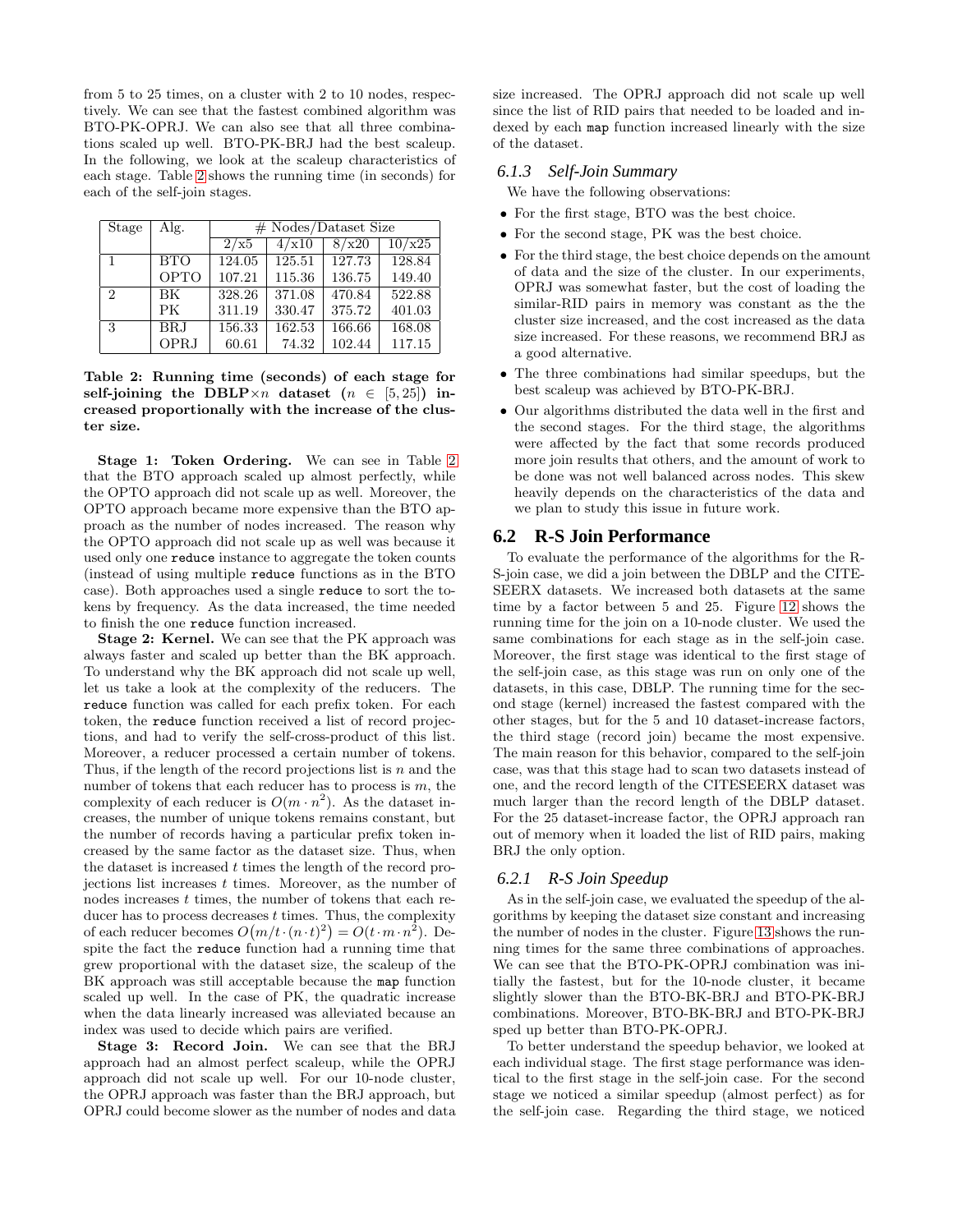

<span id="page-10-1"></span>Figure 12: Running time for joining the  $DBLP \times n$  and the CITESEERX $\times n$  datasets (where  $n \in [5, 25]$  on a 10-node cluster.



<span id="page-10-2"></span>Figure 13: Running time for joining the DBLP×10 and the CITESEERX×10 datasets on different cluster sizes.



<span id="page-10-3"></span>Figure 14: Running time for joining the  $DBLP \times n$  and the  $CITERX\times n$  datasets (where  $n \in [5, 25]$  increased proportionally with the cluster size.

that the OPRJ approach was initially the fastest (for the 2 and 4 node case), but it eventually became slower than the BRJ approach. Additionally, the BRJ approach sped up better than the OPRJ approach. The poor performance of the OPRJ approach was due to the fact that all the map instances had to load the list of RID pairs that join. • For both self-join and R-S join cases, we recommend

#### *6.2.2 R-S Join Scaleup*

We also evaluated the scaleup of the R-S join approaches. The evaluation was similar to the one done in the self-join case. In Figure [14](#page-10-3) we plot the running time of three combinations for the three stages as we increased the dataset size and the cluster size by the same factor. We can see that BTO-BK-BRJ and BTO-PK-BRJ scaled up well. The BTO-PK-BRJ combination scaled up the best. BTO-PK-OPRJ ran out of memory in the third stage for the case where the datasets were increased 8 times the original size. The third stage ran out of memory when it tried to load in memory the list of RID pairs that join. Before running out of memory, though, BTO-PK-OPRJ was the fastest.

To better understand the behavior of our approaches, we again analyzed the scaleup of each individual stage. The first stage performance was identical with its counter-part in the self-join case. Additionally, the second stage had a similar scaleup performance as its counterpart in the selfjoin case. Regarding the third stage, we observed that the BRJ approach scaled up well. We also observed that even before running out of memory, the OPRJ approach did not scale up well, but for the case where it did not run our of memory, it was faster than the BRJ approach.

#### *6.2.3 R-S Join Summary*

We have the following observations:

- The recommendations for the best choice from the selfjoin case also hold for the R-S join case.
- The third stage of the join became a significant part of the execution due to the increased amount of data.
- The three algorithm combinations preserved their speedup and scaleup characteristics as for the self-join case.
- We also observed the same data distribution characteristics as for the self-join case.

# BTO-PK-BRJ as a robust and scalable method.

## <span id="page-10-0"></span>**7. RELATED WORK**

Set-similarity joins on a single machine have been widely studied in the literature [\[23,](#page-11-19) [6,](#page-11-15) [3,](#page-11-18) [4,](#page-11-16) [29\]](#page-11-17). Inverted-list-based algorithms for finding pairs of strings that share a certain number of tokens in common have been proposed in [\[23\]](#page-11-19). Later work has proposed various filters that help decrease the number of pairs that need to be verified. The prefix filter has been proposed in [\[6\]](#page-11-15). The length filter has been studied in [\[3,](#page-11-18) [4\]](#page-11-16). Two other filters, namely the positional filter and the suffix filter, were proposed in [\[29\]](#page-11-17). In particular, for edit distance, two more filters based on mismatch have been proposed in [\[28\]](#page-11-21). Instead of directly using the tokens in the strings, the approach in [\[3\]](#page-11-18) generates a set of signatures based on the tokens in the string and relies on the fact that similar strings need to have a common signature. A different way of formulating set-similarity join problem is to return partial answers, by using the idea of locality sensitive hashing [\[12\]](#page-11-22). It is worth noting most of work deals with values already projected on the similarity attribute and produces only the list of RIDs that join. Computing such a list is the goal of our second stage and most algorithms could successfully replace PPJoin+ in our second stage. To the best of our knowledge, there is no previous work on parallel set-similarity joins.

Parallel join algorithms for large datasets had been widely studied since the early 1980's (e.g., [\[19,](#page-11-23) [24\]](#page-11-24)). Moreover, the ideas presented in Section [5](#page-6-0) bear resemblance with the bucket-size-tuning ideas presented in [\[18\]](#page-11-25). Data partition and replication techniques have been studied in [\[9\]](#page-11-26) for the problem of numeric band joins.

The MapReduce paradigm was initially presented in [\[7\]](#page-11-8). Since then, it has gained a lot of attention in academia [\[30,](#page-11-27) [21,](#page-11-14) [10\]](#page-11-20) and industry [\[2,](#page-11-28) [16\]](#page-11-29). In [\[30\]](#page-11-27) the authors proposed extending the interface with a new function called "merge" in order to facilitate joins. A comparison of the MapReduce paradigm with parallel DBMS has been done in [\[21\]](#page-11-14). Higher-level languages on top of MapReduce have been proposed in [\[2,](#page-11-28) [16,](#page-11-29) [10\]](#page-11-20). All these languages could benefit from the addition of a set-similarity join operator based on the